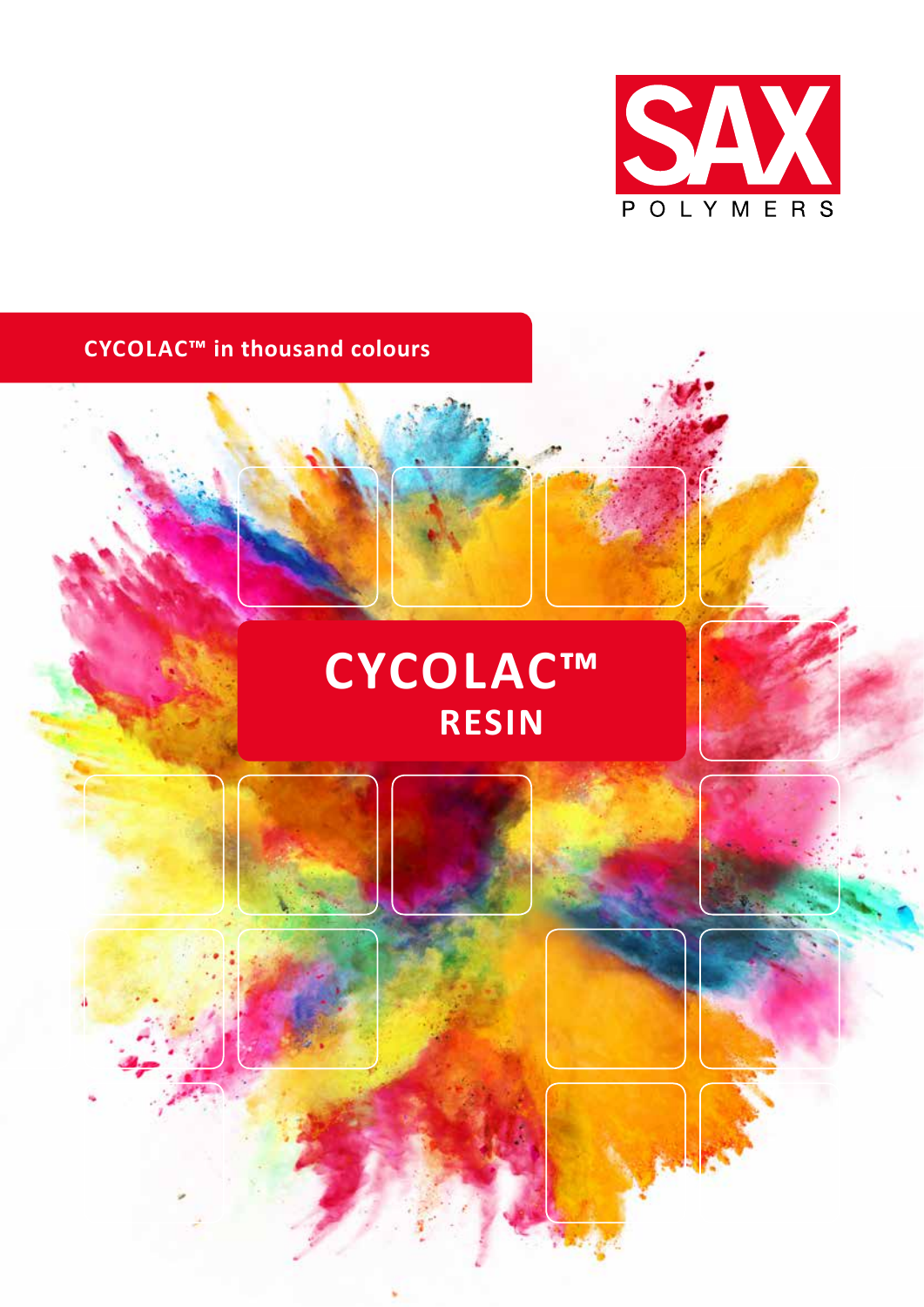## **CYCOLAC™**



Colour, freedom of design, a great surface and very good technical properties - CYCOLAC™ MG47F stands out for its wide range of applications. This easy-to-work synthetic material is the first choice as a 'body material' CYCOLAC™ MG47F has made a name for itself, from classic coffee machines to modern automotive applications.



The synthetic material dyed by SAX® Polymers under licence from SABIC® is available in a thousand glossy colours, making it an attractive material for applications with a distinctive depth of colour and bright surface. Well-known examples have been in children's bedrooms for decades. Colour also lends products a touch of individuality in the field of sanitary applications, electronics and diagnostics. Food safety certification is a decisive factor in favour of this ABS material with household and consumer products. CYCOLAC™ MG47F is available both in 'natural' and a thousand glossy colours.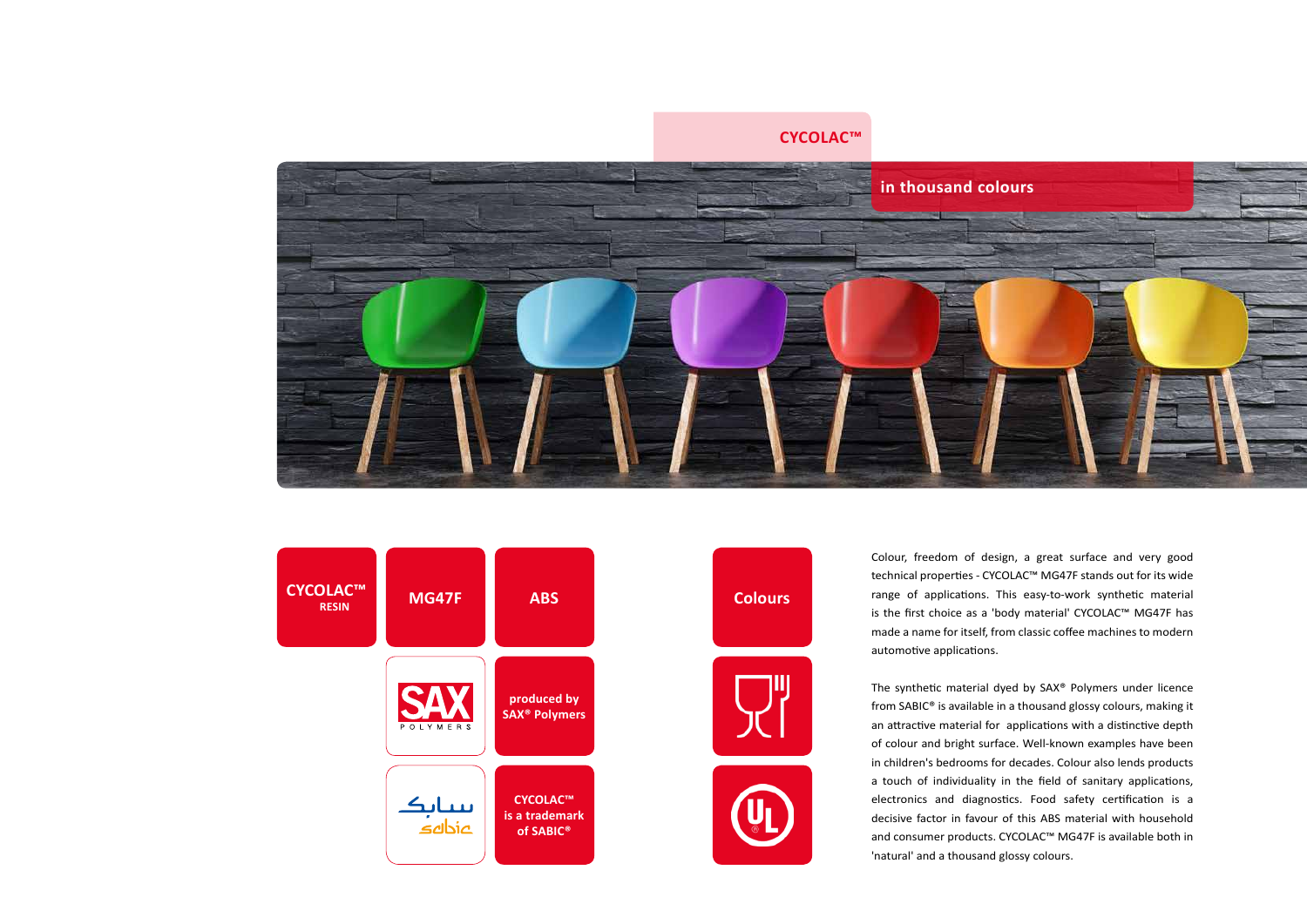## **CYCOLAC™**

## **in numbers and pictures**

#### **MECHANICAL**

| Tensile stress, yield, 50 mm/min | <b>ISO 527</b> | 47 MPa   |
|----------------------------------|----------------|----------|
| Tensile modulus, 1 mm/min        | <b>ISO 527</b> | 2370 MPa |
| Flexural modulus, 50 mm/min      | <b>ISO 527</b> | 2.6%     |

#### **IMPACT**

| Izod 23 °C, notched         | ISO 180/1A  | 22 kJ/m <sup>2</sup> |
|-----------------------------|-------------|----------------------|
| Charpy 23 °C, V-notch edgew | ISO 179/1eA | $26 \text{ kJ/m}^2$  |

### **THERMAL**

| Vicat softening temp, rate B/120 | ISO 306 | 100 °C |
|----------------------------------|---------|--------|
| Relative temp index, elec./mech. | UL 746B | 80 °C  |

#### **PHYSICAL**

| Density                          | ISO 1183 | $1,04$ g/cm <sup>3</sup> |
|----------------------------------|----------|--------------------------|
| Melt flow rate, 220 °C / 10.0 kg | ISO 1183 | 18 g/10 min              |

### **FLAME CHARACTERISTICS**

UL recognized, 94HB flame class rating and UL 94 1,5 mm

![](_page_2_Picture_13.jpeg)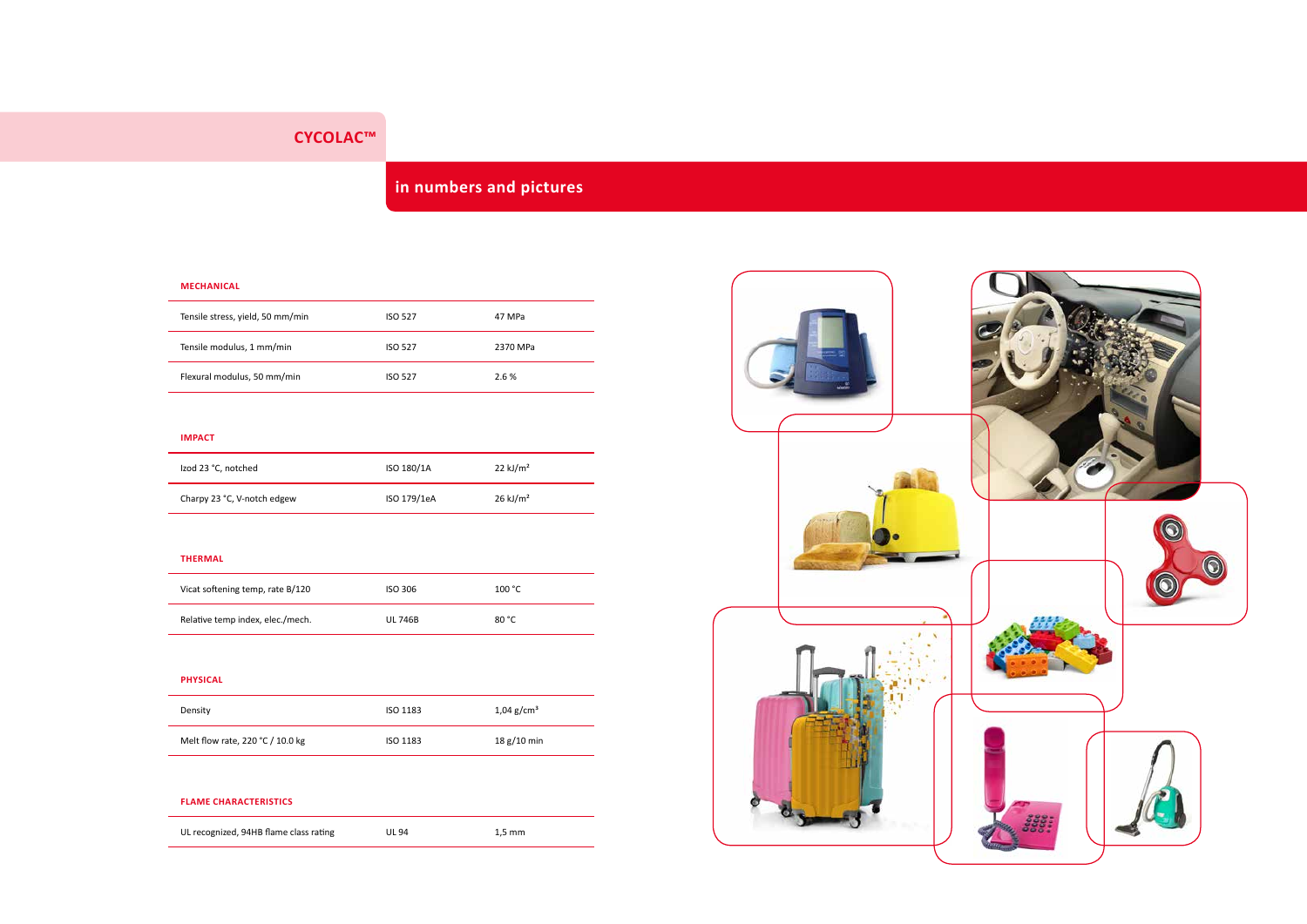# **CYCOLAC™ RESIN**

**SAX® Polymers**

## **Service**

SABIC® is the world's leading manufacturer of technical synthetic materials, and has the latest research & development centres as well as production facilities in the Middle East, Europe, the USA and Asia. SAX® Polymers specialises in manufacturing, preparing and dying technical polymers. Under licence from SABIC<sup>®</sup>, SAX<sup>®</sup> Polymers matches the ABS synthetic material CYCOLAC<sup>™</sup> MG47F to individual colour requirements.

## **Testing laboratory**

**Swiss Made**

**6000 colour formulations**

## **48h colour adjustment**

![](_page_3_Picture_11.jpeg)

![](_page_3_Picture_12.jpeg)

**TOP availability**

**ABS of world class**